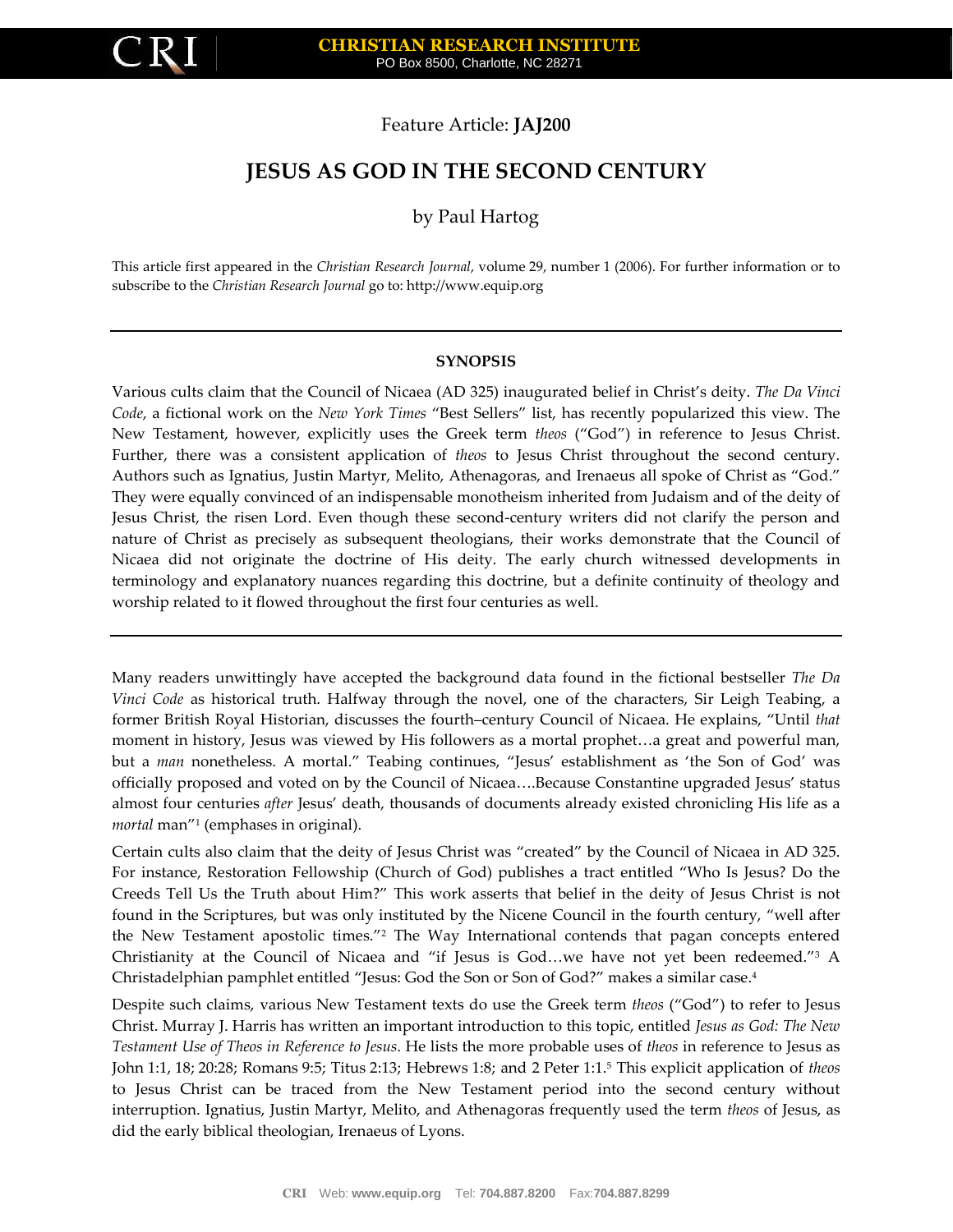## **IGNATIUS OF ANTIOCH**

Ignatius wrote seven *epistles*, or "letters," on his way to martyrdom in Rome (probably between AD 110 and 117). Throughout his epistles, Ignatius repeatedly condemned the *Docetists,6* who denied the reality of the human flesh of Jesus. Ignatius also stressed the true deity of the Son, however, and he referred to Jesus Christ as *theos* about a dozen times.<sup>7</sup>

His *Epistle to the Ephesians* contains the largest number of such references. For example, he reminds the Ephesian church that their sufferings came only by "the will of the Father, and Jesus Christ, our God."<sup>8</sup> In chapter 7, Ignatius clearly affirms that "Jesus Christ our Lord" is "God in the flesh" (*Ephesians* 7.2). Ignatius later refers to "our Lord and God, Jesus Christ, the Son of the living God," adding, "Whatever we do, then, let it be done as though He Himself were dwelling within us, we being as it were His temples and He within us as their God" (*Ephesians* 15.3). Ignatius refers to Jesus' deity in relation to the incarnation in two other passages: "For our God, Jesus the Christ, was according to the appointment of God, conceived in the womb by Mary, of the seed of David, but by the Holy Ghost" (*Ephesians* 18.2), and "God Himself was manifested in human form for the renewal of eternal life" (*Ephesians* 19.3).

Ignatius also addressed an epistle to the Roman church, calling them "beloved and enlightened by the will of Him that willeth all things which are according to the love of Jesus Christ our God." Ignatius wishes the Romans an "abundance of happiness unblameably, in Jesus Christ our God."<sup>9</sup> He conveys to them his desire to imitate the "suffering of my God," and he asserts, "our God, Jesus Christ, now that He is with the Father, is all the more revealed (in glory)" (*Romans* 3.3; 6.3).

Ignatius tells the church of Smyrna, "I glorify God, even Jesus Christ, who has given you such wisdom" and refers to "Christ our God" (*Smyrnaeans* 1.1; 10.1).<sup>10</sup> He exhorts the Trallians, "Continue in intimate union with Jesus Christ, our God" (*Trallians* 7). Ignatius also relates to Polycarp, "I pray for your happiness forever in our God, Jesus Christ" (*Polycarp* 8).

## **JUSTIN MARTYR**

Justin Martyr explicitly describes the Son as *theos* in both his *First Apology* and in his *Dialogue with Trypho*, a Jew (AD 150s and early 160s). In *Dialogue*, Justin designates Jesus Christ as "Lord and God" (129). The Son "as God" is "strong and to be worshipped" and is "deserving to be worshipped as God and as Christ."<sup>11</sup> *Dialogue* 71 asserts, "This very man who was crucified is proved to have been set forth expressly as God and man." Christ should be recognized "as God coming forth from above, and man living among men" (64). Justin later tells Trypho, "If you had understood what has been written by the prophets, you would not have denied that He was God, Son of the only, unbegotten, unutterable God" (126). Jesus Christ is "Lord, and God the Son of God," since the "prophetic word" calls Him "God" (128; 60). Trypho readily recognizes Justin's unmistakable application of *theos* to Christ (48; 64; 87; 128).

Justin identifies the Son with the "Angel of the Lord" who appeared to Abraham in Genesis 18, and he specifically notes that this angel is called "God" in the biblical text (*Dialogue* 56; 58; 126). According to Justin, it was also the *Logos* ("Word") who spoke to Moses in the burning bush as the "Angel of the Lord," saying: "I am that I am, the God of Abraham, the God of Isaac, the God of Jacob, and the God of your Fathers" (*1 Apology* 59; 63; 75). This biblical account serves as a reminder that "the Father of the universe has a Son; who also, being the first-begotten Word of God, is even God" (*1 Apology* 63). *Dialogue* 61 states that "God begat before all creatures a Beginning, a certain rational power from Himself," who is variously called, "the Glory of the Lord," "Son," "Wisdom," "Angel," "God," "Lord," "Captain," and "Logos."<sup>12</sup>

Justin repeatedly uses the Greek term *Logos* ("Word") of the Son, so that his Christology has been labeled "Logos Christology."<sup>13</sup> Any attempt to systematize Justin's Logos Christology is a difficult (and frustrating) task;<sup>14</sup> nevertheless, a strand of pronounced *Subordinationism*<sup>15</sup> seems to run through his Christology. A "Subordinationist" text in which Justin explicitly refers to the Son as "God" is found in *Dialogue* 55–56: The Logos is "another God and Lord subject to the Maker of all things"…"above whom there is no other God." *Dialogue* 60 similarly uses *theos* for the Logos and in marked contrast with the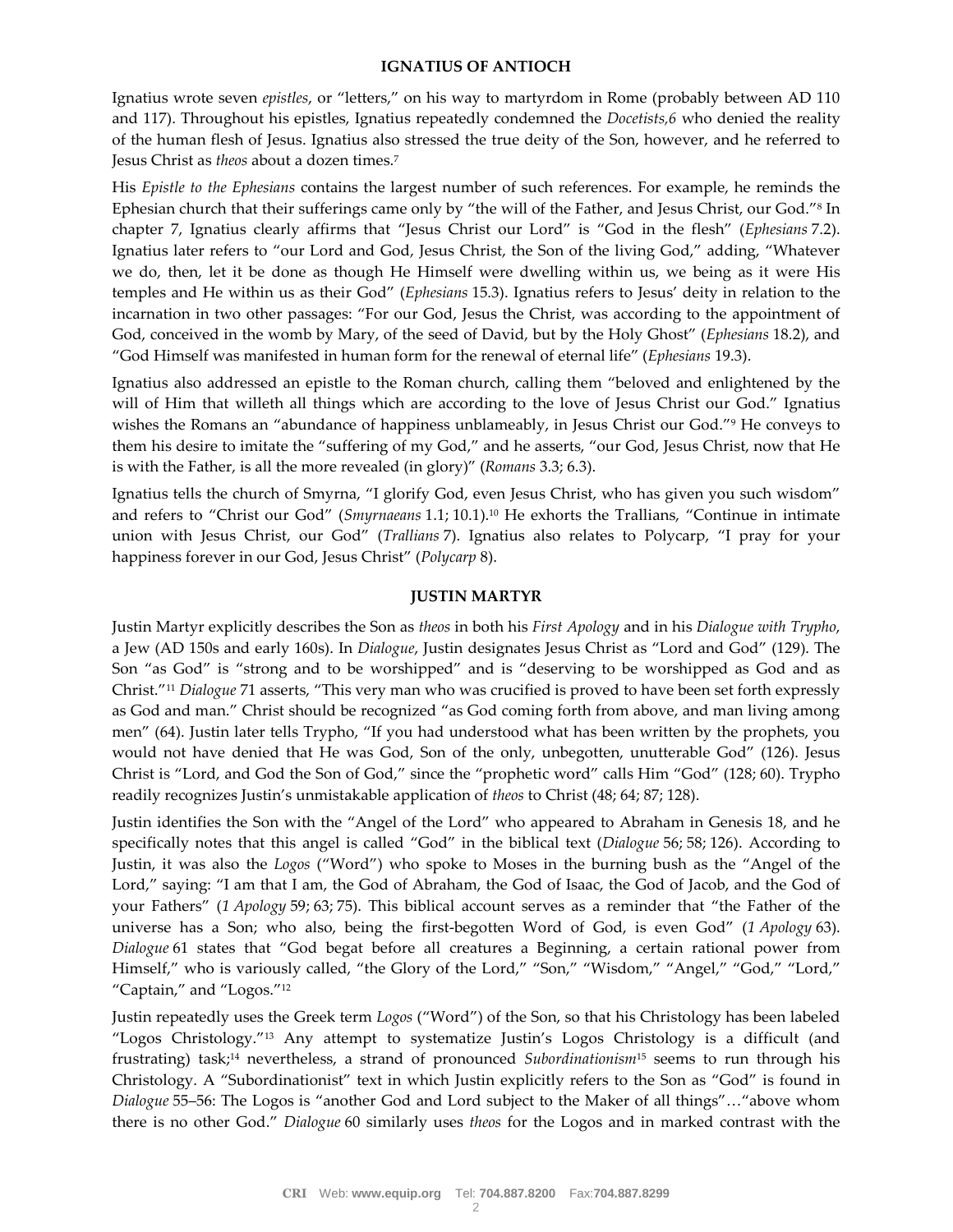"Father of all things" whom the Logos serves (cf. 61; 127). Justin asserts that the Logos is the "first power after God" (*1 Apology* 32), "numerically distinct" (*Dialogue* 56; 62; 128; 129), and to be worshiped "in second place" (*1 Apology* 13). The *Second Apology* relates, "For next to God, we worship and love the Word who is from the unbegotten and ineffable God, since also He became man for ourselves" (13.4).

According to historian J. N. D. Kelly, Justin's "Word" remained immanent in God until being issued forth ("begotten") before creation, or in the eternal mind of God until utterance.<sup>16</sup> *Dialogue* 125 states that Christ "yet nevertheless is God, in that He is the first-begotten of all creatures."<sup>17</sup> The Logos then stands as the intermediary between God (from whom the preexistent Logos issued forth) and the material realm (which the Logos created).<sup>18</sup> Justin shared the philosophical presupposition commonly held by his contemporaries that "God is so totally transcendent to created reality he needs an intermediary, his Word, to act for him and to mediate between himself and creation."<sup>19</sup> All divine self-communication and self-revelation, therefore, comes through the ministering Logos. Justin was endeavoring to retain the eternal unity of the Godhead, the proper designation of the divine Son as "God," and a sharp distinction between the Son and "God," "the Father and ineffable Lord of all" (*Dialogue* 126–28).<sup>20</sup> Justin's philosophical tendencies led him to explanations that differed from the more precise formulations of later generations.<sup>21</sup>

#### **MELITO OF SARDIS**

One of the first sermons we have available outside the New Testament is *On the Passover* by Melito of Sardis, who flourished around AD 170. Melito proclaims that Jesus Christ is "by nature (Gk. *phusis*) God and man....This is Jesus Christ, to whom be glory for ever and ever. Amen" (On the Passover 8–10).<sup>22</sup> And again, "the almighty God has made His dwelling through Christ Jesus" (*On the Passover* 45).

Some statements in *On the Passover* 4 and 7 use *theos* of the Son but could be interpreted in an *Adoptionist*<sup>23</sup> manner: Christ was slain as a lamb "but resurrected as God"; "For indeed the law has become word,…and the Man God." Furthermore, in *On the Passover* 8–9, Melito says of Christ, "He rose from the dead as God, being by nature God and Man….inasmuch as He begets, Father; inasmuch as He is begotten, Son; inasmuch as He is buried, Man; inasmuch as He is raised, God." Elsewhere, however, Melito makes clear that the deity of the Son did not begin only at the resurrection: "He who fastened the universe has been fastened to a tree; the Sovereign has been insulted; the God has been murdered" (*On the Passover* 96).<sup>24</sup>

Melito's use of the term "Father" for Christ (*On the Passover* 9) raises another issue. Campbell Bonner characterized Melito's theology as naïve *Modalism*, <sup>25</sup> since "Christ is equated with God with no serious considerations of the implications."<sup>26</sup> Melito does, however, plainly differentiate the Father from the Son at times. For example, the Son through whom the Father created the cosmos now sits at the Father's right hand (*On the Passover* 104–5).

Extant fragments of other sermons probably by Melito also label the Son as *theos*. <sup>27</sup> A later writer rhetorically could ask, "For who does not know the books of Irenaeus and Melito and the rest, which proclaim Christ as God and man?" (frag. 8a). In summary, Melito has a "Christocentric monotheism," as seen also in all of his doxologies, which are all addressed to Christ, and never to the Father (*On the* Passover 10, 45, 65, 105; frag. 15; new frag. 2.23).<sup>28</sup>

#### **ATHENAGORAS**

Athenagoras's *Embassy for Christians* (c. AD 178) is an example of the Son being called *theos* within the context of an emerging Trinitarianism in the second century, even though the work never uses the term *Trinity*. <sup>29</sup> According to Athenagoras, Christians "speak of God the Father, and of God the Son, and of the Holy Spirit" and "declare both their power in union and their distinction in order" (*Embassy* 10). Christians also know "what is the oneness of the Son with the Father, what is the communion of the Father with the Son, what is the Spirit, what is the unity of these three: the Spirit, the Son, the Father, and their distinction in unity" (*Embassy* 2). Christians acknowledge "one God, uncreated, eternal, invisible, impassible, incomprehensible, illimitable, who is apprehended by the understanding only and the reason…the Son being in the Father and the Father in the Son, in oneness and power of spirit" (*Embassy* 10).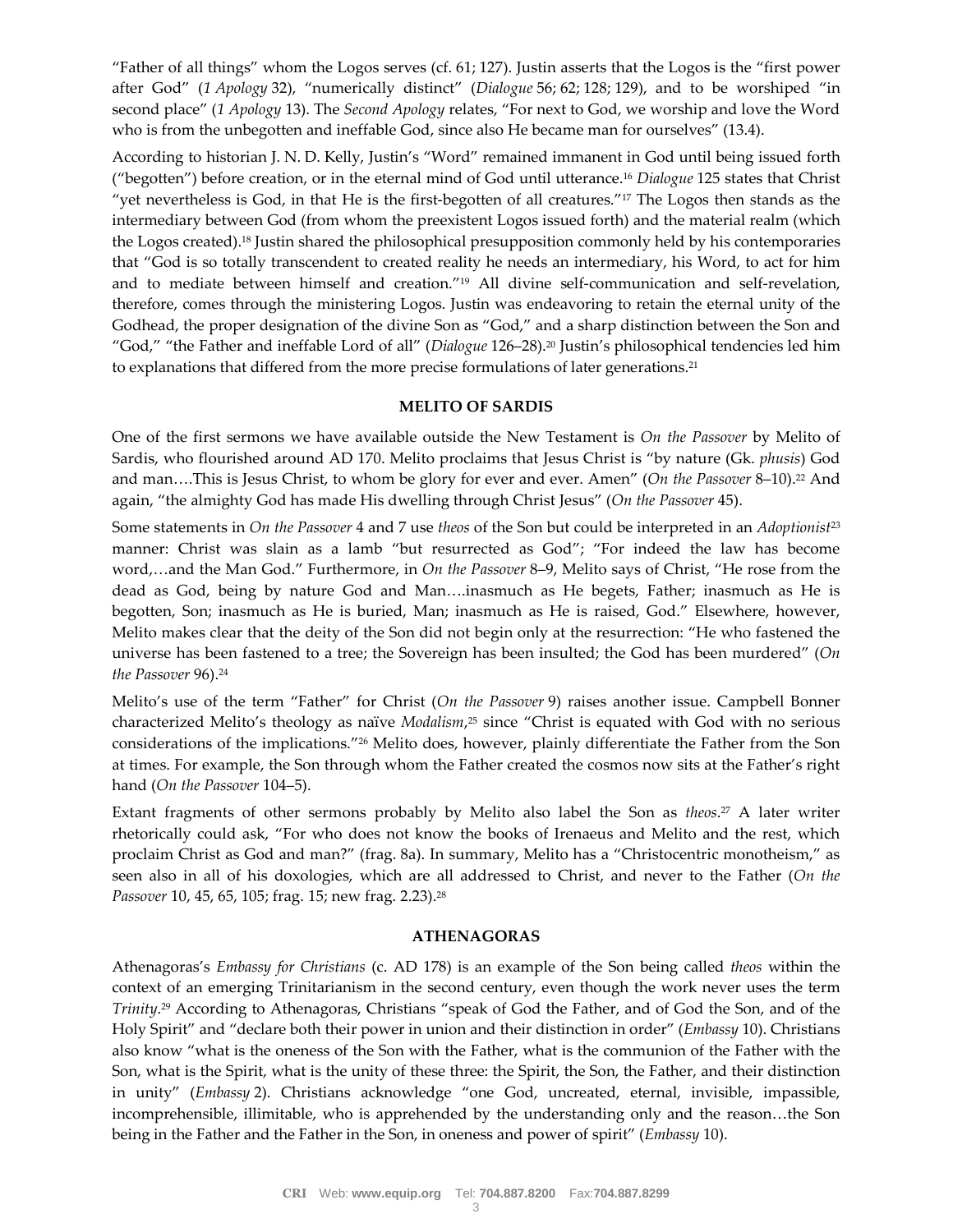Like Justin, Athenagoras stresses that the universe was created by the Logos (who is the "first-begotten" of the Father) who issued forth from God. This Logos, or "reason," was eternally in the Father, since God is rational by eternal nature (*Embassy* 10).<sup>30</sup> In *Embassy* 6, Athenagoras repeatedly stresses the oneness of the Godhead, yet also describes the distinct roles of both the Logos and the Spirit. Athenagoras attempts to find a parallel in the Stoic philosophers who "multiply the Deity in name, yet in reality they consider God to be one" (6.4). Athenagoras concludes, "We say that there is God and the Son, his Word, and the Holy Spirit, united in power yet distinguished in rank as the Father, the Son, and the Spirit, since the Son is mind, reason (word), and wisdom of the Father and the Spirit an effluence like light from fire" (*Embassy* 24).<sup>31</sup> Winslow comments, "Here, we see intimations of Trinitarian thought, but as yet conceptually inchoate."<sup>32</sup>

#### **IRENAEUS**

The second century closed with Irenaeus, the first important biblical theologian. Not surprisingly, Irenaeus also used the term *theos* of the Son.<sup>33</sup> In *Against Heresies* 4.6.7, he proclaims that Christ "received testimony from all that He was very man, and that He was very God." Irenaeus exhorts his readers to acknowledge both Christ's "divinity" and His "human nature," so that they might overturn "all those notions of the heretics which were concocted afterwards" (5.14.4). Jesus' name *Emmanuel* (which means "God with us") signifies "His essence, that He is God," since the description of Emmanuel is "proper to God" (3.16.2; 3.21.4). Irenaeus interprets the titles "God over all, blessed for ever" (Rom. 9:5), "Mighty God" (Isa. 9:6), and "God" (Hab. 3:3) as references to Jesus Christ (3.16.3; 3.19.2; 3.20.4). Christ is rightfully called God, Lord, eternal King, and Word incarnate in Scripture, revealing that He is not a mere man (since no other descendant of Adam is ever called God or named Lord) (3.19.2).

Irenaeus emphasizes that Jesus Christ must have been fully God in order to accomplish His salvific work effectively. The Lord Himself became very man, so that He might save humans (3.20.4). God came in the flesh so that people might know Him and have fellowship with Him (4.20.4–5). "God, then, was made man, and the Lord did Himself save us, giving us the token of the Virgin" (3.21.1). "Unless it had been God who had freely given salvation, we could never have possessed it securely.…For it was incumbent upon the Mediator between God and men, by His relationship to both, to bring both to friendship and concord, and present man to God, while He revealed God to man.…God recapitulated in Himself the ancient form of man, that He might kill sin, deprive death of its power, and vivify man" (3.18.7). Irenaeus wonders of the *Ebionites*, <sup>34</sup> "how can they be saved unless it was God who wrought out their salvation upon earth?" (4.33.4).

In his *Proof of Apostolic Preaching*, Irenaeus explains, "Therefore the Father is Lord, and the Son is Lord, and the Father is God and the Son is God; for He who is born of God is God. And thus God is shown to be one according to the essence of His being in power; but at the same time, as the administrator of the economy of our redemption, He is both Father and Son: since the Father of all is invisible and inaccessible to creatures, it is through the Son that those who are to approach God must have access to the Father" (47).<sup>35</sup> This text uses important phraseology in the development of Trinitarianism: "one according to the essence of His being and power." The passage, however, also places the discussion within the context of Irenaeus' characteristic interest in the economy of God's redemptive plan and the role of the Son in revelation and salvation.

In fact, the Father, Son, and Spirit are especially united in the work of salvation: "The Spirit indeed working, and the Son ministering, while the Father was approving, and man's salvation being accomplished" (*Against Heresies* 4.20.6). "Wherefore, then, in all things, and through all things, there is one God, the Father, and one Word, and one Son, and one Spirit, and one salvation to all who believe in Him" (4.6.7). Believers "ascend through the Spirit to the Son, and through the Son to the Father" (5.36.2). The Spirit prepares individuals, the Son leads them, and the Father grants eternal life (4.20.5).

#### **OTHER SECOND-CENTURY WRITINGS**

An assortment of other second-century writers also attest to the label "God" being applied to Jesus Christ. Pliny's correspondence with the emperor Trajan (c. AD 112) relates how local Christians assembled before sunrise to sing "a hymn to Christ, as to a god" (*Letter* 10.96).<sup>36</sup> Taking into account Pliny's pagan perspective, the passage provides secondhand evidence that Christians in the early second century were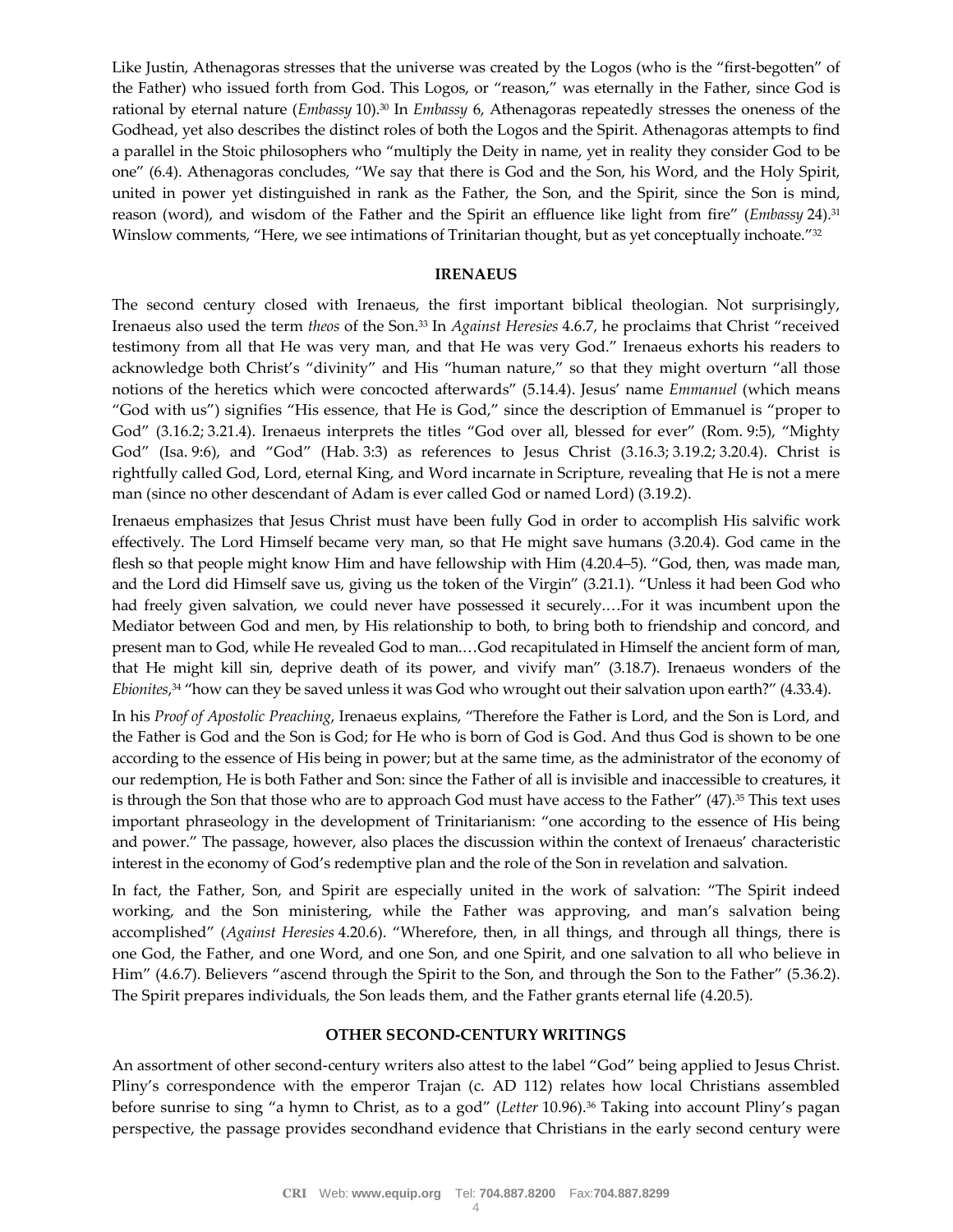worshiping Christ as a divine figure in their hymnody.<sup>37</sup> In some of the extant manuscripts, Polycarp's *Philippians* 12.2 (c. AD 115) refers to "our Lord and God Jesus Christ." A Syriac version of the *Apology* of Aristides (c. AD 125) states, "The Christians, then, trace the beginning of their religion from Jesus the Messiah; and he is named the Son of God Most High. And it is said that God came down from heaven, and from a Hebrew virgin assumed and clothed himself with flesh" (*Apology* 2). Tatian's *Address to the Greeks* 21 affirms that Christians "announce that God was born in the form of a man." The *Epistle to Diognetus* 7 echoes, "As a king sends his son, who is also a king, so God sent Him (Jesus Christ). He sent Him as God." So-called *Second Clement*, which some have labeled as "the oldest complete Christian sermon that has survived,"<sup>38</sup> exhorts, "Brethren, it is fitting that you should think of Jesus Christ as of God—as the Judge of the living and the dead.…for if we think little of Him, we shall also hope but to obtain little (from Him)" (*2 Clement* 1). The Christian material in the *Sibylline Oracles*, book 6, proclaims, "O blessed tree, on which God was hung!"<sup>39</sup>

#### **CONTINUITY OF CHRISTOLOGY**

These second-century works do not consistently use such theological terms as *Trinity*, *person*, *essence*, 40 *substance*, <sup>41</sup> or *nature*, <sup>42</sup> much less *consubstantiality* or *hypostatic union*; <sup>43</sup> nevertheless, the deity of Christ found a secure place in both the theology and worship of the early church. D. F. Wright notes the important role of early Christian worship of Christ as God: "From the outset, Father, Son, and Spirit were named together in baptism and in benediction. Christians at worship regularly expressed what theologians struggled to articulate satisfactorily."<sup>44</sup> There is a constant strand of tradition that refers to Jesus Christ as *theos* all the way from the New Testament throughout the second century. Larry Hurtado concludes, "Only a certain wishful thinking continues to attribute the reverence of Jesus as divine decisively to the influence of pagan religion and the influx of Gentile converts, characterizing it as developing late and incrementally."<sup>45</sup>

Second-century authors often equated Jesus Christ with God without developing a full explanation or pursuing all the implications. Most of the second-century writers were "concerned with professing their beliefs, not with a philosophical discussion of them." <sup>46</sup> Their "testimony to their faith in Jesus as God is straightforward proclamation, with little consideration given to *how* this might be."<sup>47</sup> At times they even stated monotheism and the deity of the Son side-by-side without attempting a systematic harmonization.<sup>48</sup> They were bound, as it were, by two nonnegotiable theological presuppositions: the settled monotheism inherited from Judaism and the firm belief that the risen Christ is indeed the divine Lord. When they ventured to offer explanations, they found that their attempts were nuanced in various ways.

There is continuity nevertheless in the development between the New Testament and the later creeds of the councils.<sup>49</sup> The later creedal statements were already present in the second century in basic form: Jesus was fully human (against the Docetists), but He was also frequently referred to as *theos.* Whatever their explanatory shortcomings, these second-century authors clearly and explicitly affirmed that Jesus was *theos*, "God." A third-century composition thus boldly could refer to a series of teachers from the second century, "in all of whose work Christ is spoken of as God."<sup>50</sup>

#### **NOTES**

- 1. Dan Brown, *The Da Vinci Code* (New York: Doubleday, 2003), 233–34. See also Richard E. Rubenstein's misleadingly titled *When* Jesus Became God: The Epic Fight over Christ's Divinity in the Last Days of Rome (New York: Harcourt Brace, 1999).
- 2. Anthony Buzzard, "Who Is Jesus? Do the Creeds Tell Us the Truth about Him?" Restoration Fellowship, http://www.mindspring.com/~anthonybuzzard/jesus.htm.
- 3. Victor Paul Wierwille, *Jesus Christ Is Not God* (New Knoxville, OH: American Christian Press, 1975), 1–20.
- 4. The Christadelphian Magazine and Publishing Association Ltd., "Jesus: God the Son or Son of God?" Christadelphia World Wide, http://www.christadelphia.org/pamphlet/ jesus.htm.
- 5. Murray J. Harris, *Jesus As God: The New Testament Use of Theos in Reference to Jesus* (Grand Rapids: Baker Books, 1993), 271–73. See also Robert L. Reymond's *Jesus, Divine Messiah: The New Testament Witness* (Phillipsburg, NJ: Presbyterian and Reformed, 1990).
- 6. These were early sects who denied the true humanity of Christ and taught that His corporeal (physical) body was only an "appearance" or disguise.
- 7. See Edmund J. Fortman, *The Triune God: A Historical Study of the Doctrine of the Trinity* (Philadelphia: Westminster, 1972), 39.